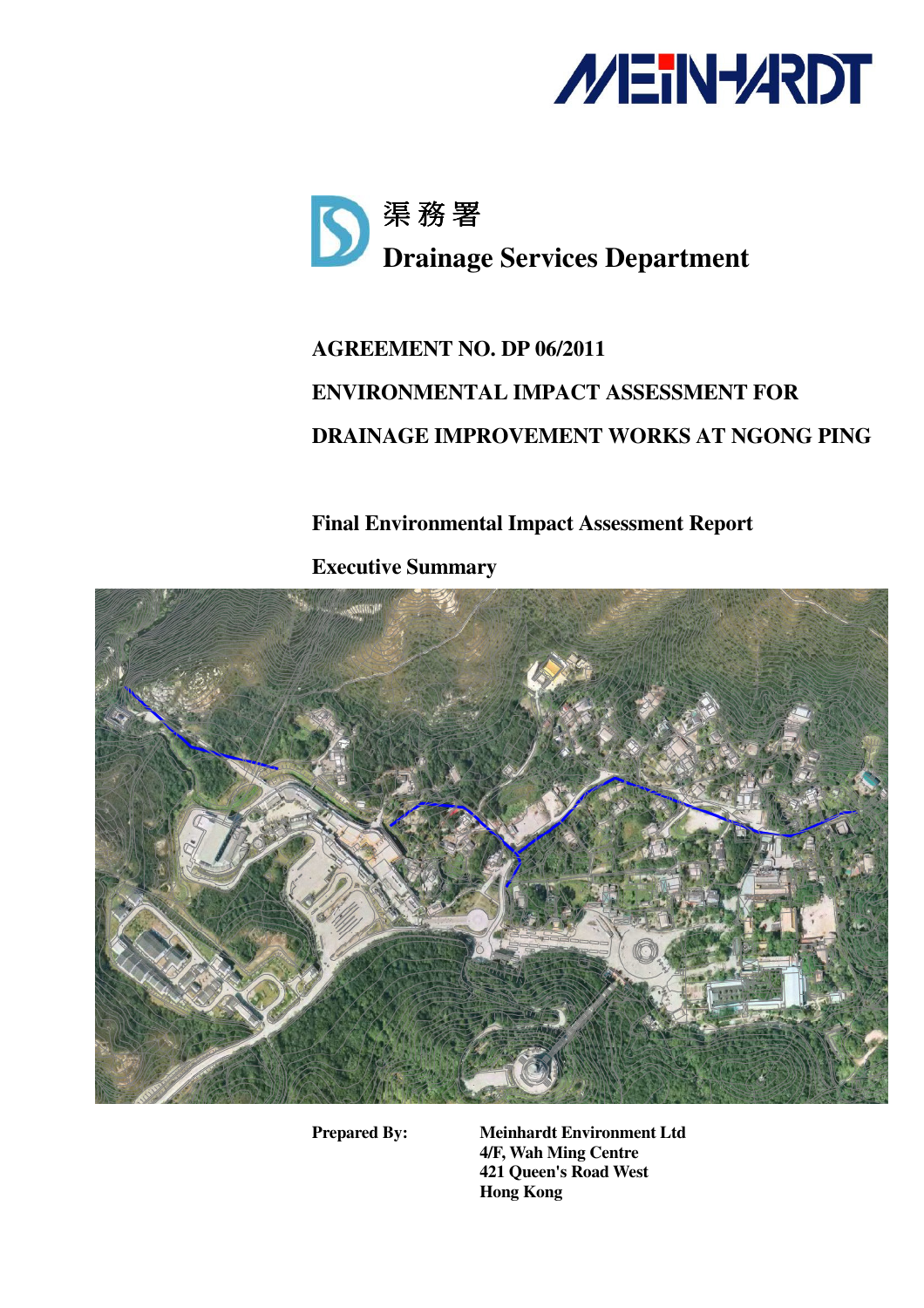



# **AGREEMENT NO. DP 06/2011 ENVIRONMENTAL IMPACT ASSESSMENT FOR** DRAINAGE IMPROVEMENT WORKS AT NGONG PING

**Environmental Impact Assessment Report (Final)** 

**Executive Summary** 

**Prepared By:** 

**Meinhardt Environment Ltd** 4/F, Wah Ming Centre 421 Queen's Road West **Hong Kong** 



This report is printed on recycled paper

| Date        | <b>Revision</b> |         | Prepared |    | <b>Checked</b> |     | <b>Approved</b> |
|-------------|-----------------|---------|----------|----|----------------|-----|-----------------|
| 11 Dec 2012 | First Issue     | Various |          | FL |                | HJC |                 |
| 1 Feb 2013  | Second Issue    | Various |          | FL | $\omega^{n'k}$ | HJC |                 |
|             |                 |         |          |    |                |     |                 |
|             |                 |         |          |    |                |     |                 |
|             |                 |         |          |    |                |     |                 |
|             |                 |         |          |    |                |     |                 |
|             |                 |         |          |    |                |     |                 |
|             |                 |         |          |    |                |     |                 |

91254 Project No.: Document Ref.: 91254.705 Date: February 2013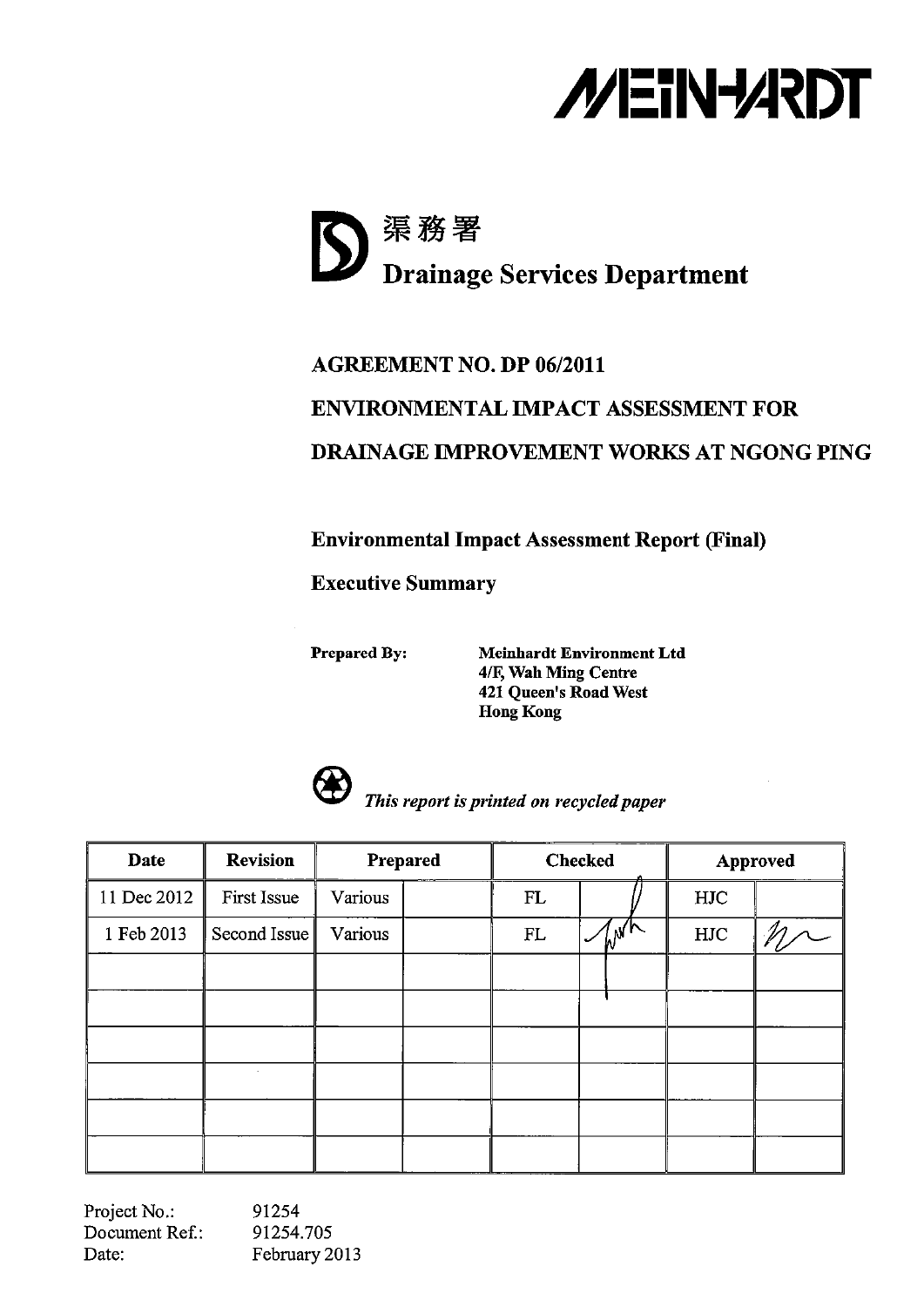

# **Contents**

| $\mathbf{1}$     |     |  |
|------------------|-----|--|
| $\overline{2}$   |     |  |
|                  | 2.1 |  |
|                  | 2.2 |  |
|                  | 2.3 |  |
| 3                |     |  |
|                  | 3.1 |  |
|                  | 3.2 |  |
|                  | 3.3 |  |
|                  | 3.4 |  |
|                  | 3.5 |  |
|                  | 3.6 |  |
|                  | 3.7 |  |
|                  | 3.8 |  |
| $\boldsymbol{4}$ |     |  |
| 5                |     |  |

# **FIGURES**

| Figure $1.1$ | <b>General Layout Plan</b>                       |
|--------------|--------------------------------------------------|
| Figure $2.1$ | <b>Alternative Drainage Improvement Schemes</b>  |
| Figure 2.2   | <b>General Layout of the Preferred Alignment</b> |
| Figure 2.3   | <b>Works Sections</b>                            |

## **TABLES**

- Table 2.1 Key Features of the Alignment Design Options
- Table 2.2 Preferred Construction Methods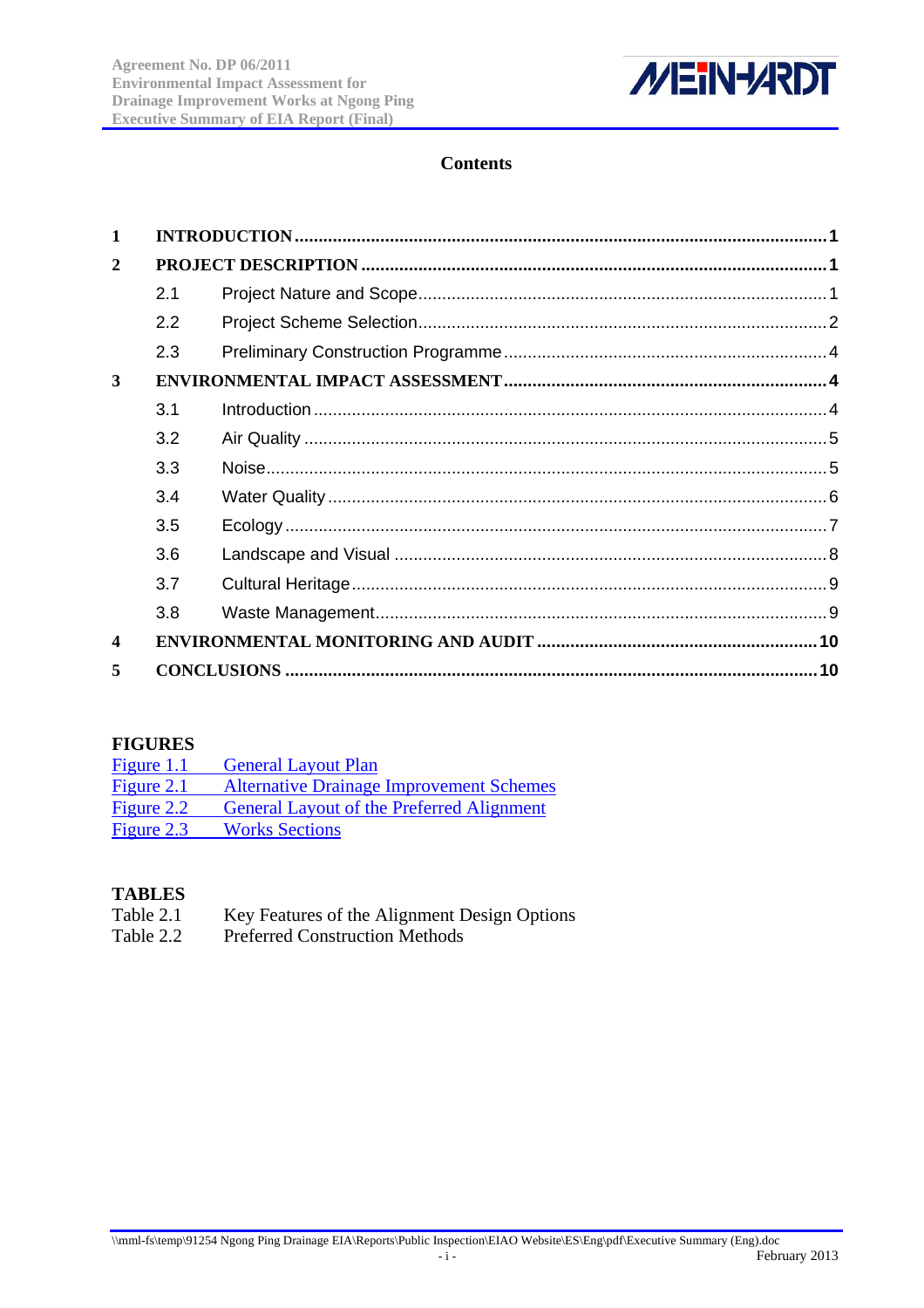

# <span id="page-3-0"></span>**1 INTRODUCTION**

- 1.1.1.1 The flooding incident at Ngong Ping, arising from a heavy rainstorm on 7 June 2008, had seriously affected the Po Lin Monastery, Ngong Ping Bus Terminus, Ngong Ping Village and areas in the vicinity of the Ngong Ping 360 Terminal. Drainage Services Department (DSD) then commissioned a "Drainage Study for Ngong Ping" to identify and quantify the flood hazard and formulate cost-effective drainage improvement plans in order to set out a comprehensive strategy and programme for safeguarding the Ngong Ping area from future flood risks. The drainage study identified several drainage bottlenecks at the existing watercourses and there was therefore a need to bring the existing drainage system up to the current flood protection standard to alleviate the potential flood risk in the community.
- 1.1.1.2 Short-term drainage improvement measures were implemented in 2009. On the other hand, long-term drainage improvement schemes have also been recommended for implementation under the "Drainage Improvement Works at Ngong Ping" to enhance the capacity of the trunk drainage system so as to reducing the flood risk in Ngong Ping. The general layout of this Project is shown in *Figure 1.1*.
- 1.1.1.3 This Executive Summary highlights the key findings of the Environmental Impact Assessment (EIA) for the Project to comply with the EIA Ordinance (EIAO).

# **2 PROJECT DESCRIPTION**

#### **2.1 Project Nature and Scope**

- 2.1.1.1 The proposed long-term drainage improvement measures would include the construction of an upstream interception drain, a loop system and a downstream flood relief drain to divert the storm-water away from the existing drainage system. Upon completion of the Project, the trunk storm-water drainage system in Ngong Ping will have sufficient capacity to cater for a rainstorm with a 50-year return period.
- 2.1.1.2 The Project involves drainage works which constitute the following designated projects under Part I, Schedule 2 of the Environmental Impact Assessment Ordinance (EIAO) and, therefore, requires an Environmental Impact Assessment (EIA) to be undertaken and an Environmental Permit (EP) to be obtained prior to the commencement of the proposed works:
	- (a) Item I.1(b) $(i)$  A drainage channel which discharges into an area which is less than 300m from the nearest boundary of an existing site of special scientific interest;
	- (b) Item I.1(b)(vii) A drainage channel which discharges into an area which is less than 300m from the nearest boundary of an existing conservation area; and
	- (c) Item Q.1 Earthworks and other building works partly or wholly in an existing country park.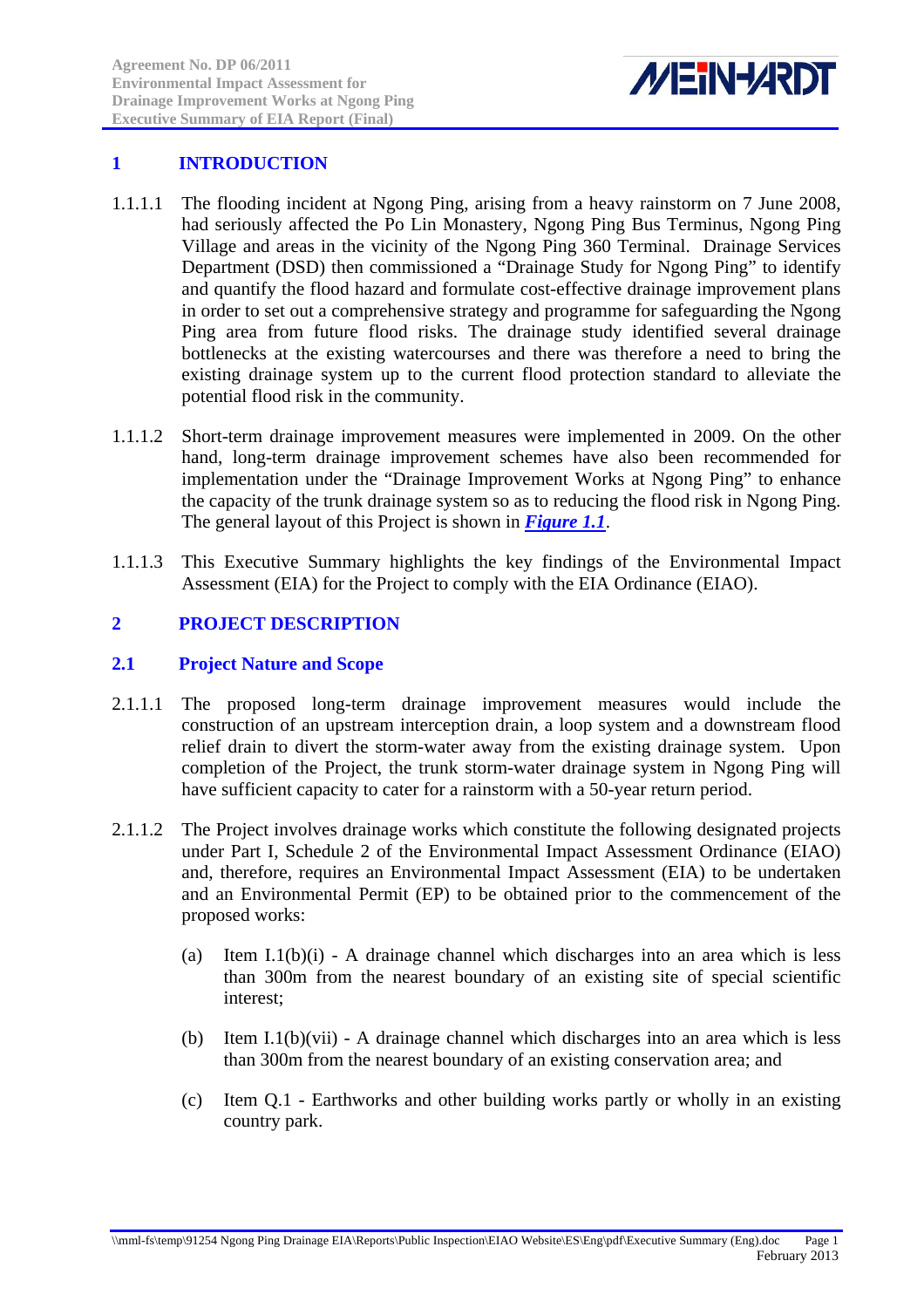

<span id="page-4-0"></span>2.1.1.3 A Project Profile was submitted in 14 April 2011 under the EIAO and the Director of Environmental Protection (DEP) issued the EIA Study Brief No. ESB-227/2011 in 26 May 2011 accordingly.

## **2.2 Project Scheme Selection**

#### **2.2.1 Alignment Design Options / Drainage Improvement Scheme**

2.2.1.1 The primary purpose of the proposed drainage improvement works is to reduce the flooding risk of the area and bring the local flood protection up to the current standard (with a 50-year return period), specifically in areas which are particularly prone to high flooding risk. Two main drainage improvement alternatives (Option A and Option B) have been considered for the Project and detailed in *Figure 2.1*. The key features of these two options are summarised in *[Table 2.1](#page-4-1)* below.

<span id="page-4-1"></span>

| <b>Water Course</b>     | <b>Option A</b>                                                                                                                                                                                                 | <b>Option B</b>                                                                                                                          |
|-------------------------|-----------------------------------------------------------------------------------------------------------------------------------------------------------------------------------------------------------------|------------------------------------------------------------------------------------------------------------------------------------------|
| <b>Upstream Section</b> | an underground DN1500 drain<br>$\overline{\phantom{a}}$<br>pipe (interception drain)<br>connecting Portions A and E.<br>about 500m long.<br>$\overline{\phantom{a}}$                                            | an underground DN1500<br>drain pipe (interception drain)<br>connecting Portions A and E.<br>about 440m long.<br>$\overline{\phantom{0}}$ |
| Midstream<br>Section    | widening and realignment of<br>natural stream section in<br>Portion E.<br>about 140m long with channel<br>$\overline{\phantom{a}}$<br>top width of about 8.65m to<br>align with the existing gabion<br>channel. | a loop system in the form of<br>-<br>underground box culvert.<br>about 223m long.                                                        |
| Downstream<br>Section   | widening of natural stream<br>section at Portion G.<br>about 240m with channel top<br>$\overline{\phantom{a}}$<br>width of at least 8.65m to align<br>with the existing gabion<br>channel.                      | an underground DN1800<br>drain pipe (flood relief drain)<br>connecting Portion F and<br>bypassing Portion G.<br>about 198m long.         |

*Table 2.1 Key Features of the Alignment Design Options* 

- 2.2.1.2 As the works will not involve any widening or re-alignment on the existing natural stream, the Option B drainage scheme is considered to have less environmental disbenefits compared to Option A during both the construction and operation phases, by avoiding ecological impacts to the natural stream and associated riparian habitats, as well as ecological impacts associated with the permanent loss of aquatic habitats. For the construction phase air quality and noise impacts, Option B also provides sufficient space between the alignment and the sensitive receivers to allow mitigation and noise attenuation measures to be applied during the works. Therefore, Option B would be the preferred and recommended option for the Project.
- 2.2.1.3 Further modification on the drainage alignment has been made throughout the preliminary design process aiming at minimizing further on the associated environmental impact and the modifications have concerned the alignment of the DN1800 drain pipe (flood relief drain) between the Ngong Ping 360 Terminal and the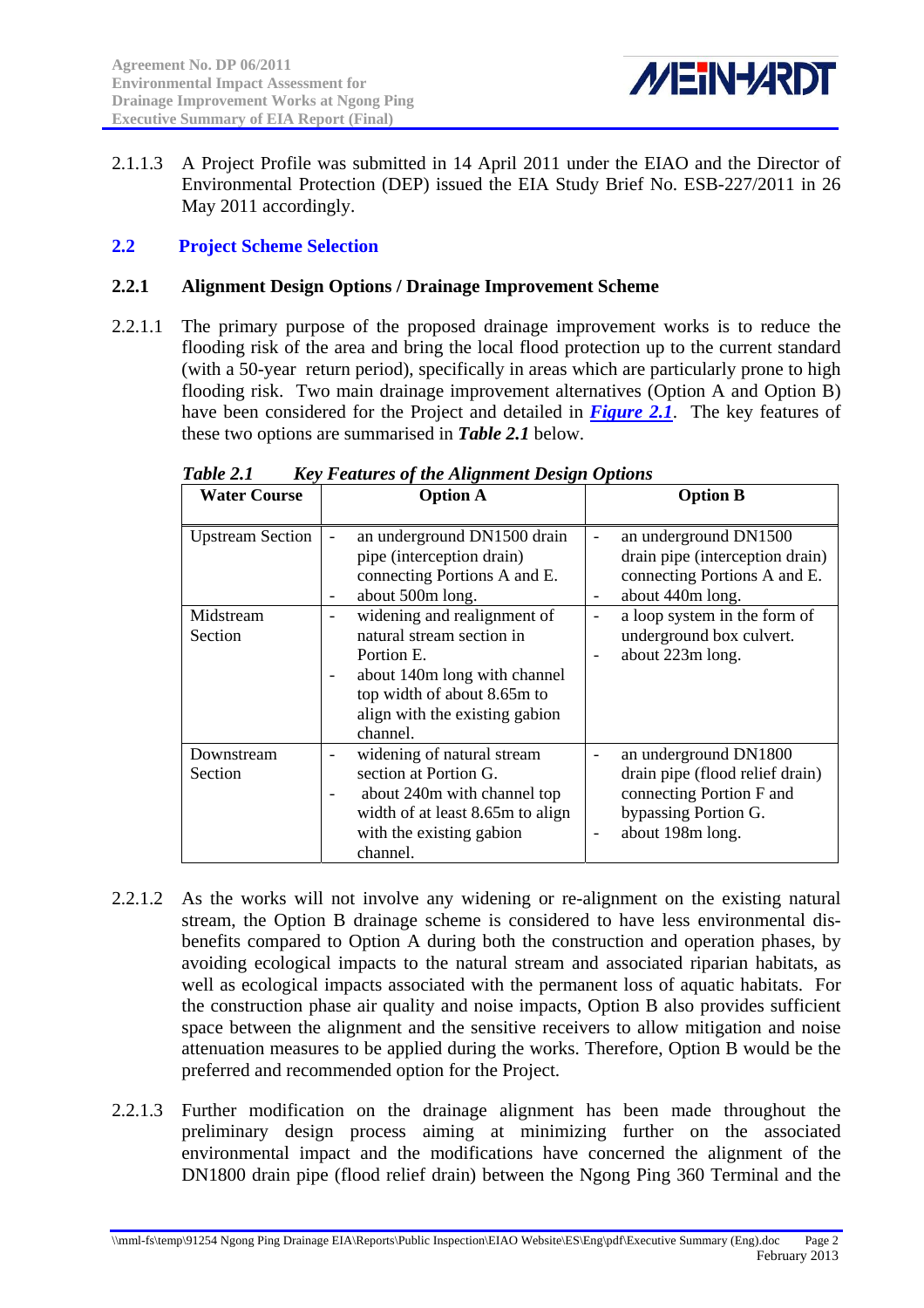

Columbarium area in Works Section 6. Three sub-options of Option B were developed. Taking account of the various technical concerns, the selected option can avoid affecting floral species of conservation interest outside and within the Lantau North Country Park as much as possible, and has reduced landscape and visual impacts, as well as avoiding the adjacent burial ground including a grave.

2.2.1.4 The preferred alignment as shown in *Figure 2.2* overall represents a better balance of the various construction and operational aspects, including environmental performance, site condition, engineering and technical requirements, as well as cost-effectiveness.

## **2.2.2 Construction Methods**

<span id="page-5-0"></span>2.2.2.1 The cut-and-cover (C&C) method and trenchless method have been proposed for this project. With due consideration to the site constraints including land use status, engineering requirements of the construction method and the drainage alignment, the construction method for each Works Section is suggested and detailed in *Figure 2.3* and *[Table 2.2](#page-5-0)* below.

| <b>Drainage Requirement</b>                          | <b>Works Section</b> <sup>(1)</sup> | <b>Construction</b> | <b>Selection</b>                                                                                                                                      |
|------------------------------------------------------|-------------------------------------|---------------------|-------------------------------------------------------------------------------------------------------------------------------------------------------|
|                                                      |                                     | <b>Method</b>       | <b>Reasons</b>                                                                                                                                        |
| Circular DN1500 drain<br>pipe (interception drain)   | 1                                   | C&C                 | Engineering constraints<br>associated with catering<br>for alignment changes                                                                          |
| Circular DN1500 drain<br>pipe (interception drain)   | $\overline{2}$                      | Pipe jacking        | Environmental<br>preference associated<br>with minimising the<br>directly affected area<br>and environmental<br>impacts e.g. air, noise<br>and visual |
| Circular DN1500 drain<br>pipe (interception drain)   | 3                                   | C&C                 | Engineering constraints<br>associated with catering<br>for alignment changes                                                                          |
| Square 2.5m x 2.5m box<br>culvert (loop system)      | 4                                   | C&C                 | Engineering constraints<br>associated with catering<br>for alignment changes<br>and also the traditional<br>method for construction<br>of box culvert |
| Rectangular 3.0m x 2.5m<br>box culvert (loop system) | 5                                   | C&C                 | Engineering constraints<br>associated with catering<br>for alignment changes<br>and also the traditional<br>method for construction<br>of box culvert |

| Table 2.2 | <b>Preferred Construction Methods</b> |  |
|-----------|---------------------------------------|--|
|           |                                       |  |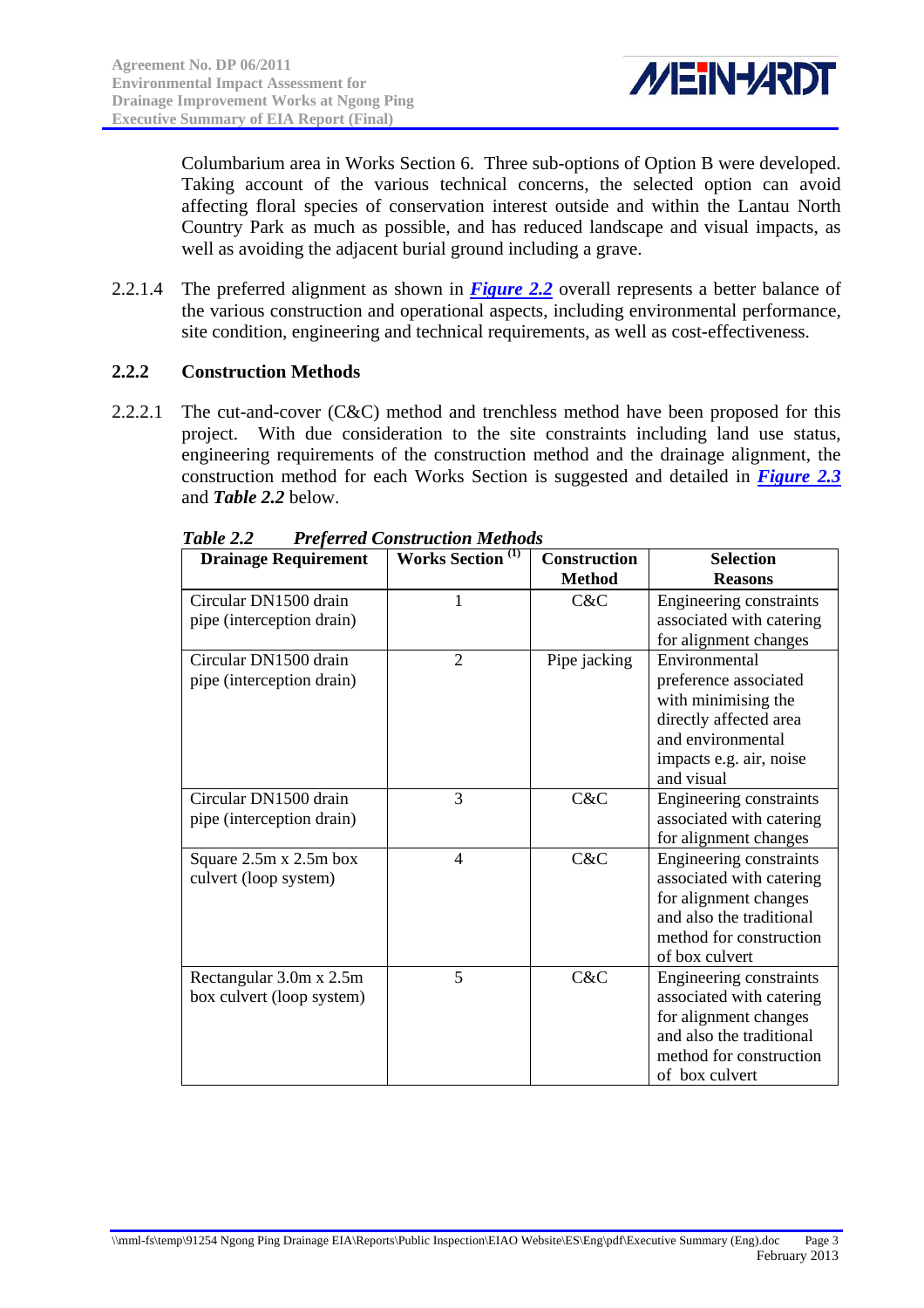

<span id="page-6-0"></span>

| <b>Drainage Requirement</b>                        | <b>Works Section</b> <sup>(1)</sup> | <b>Construction</b> | <b>Selection</b>                                                                                                                                                 |
|----------------------------------------------------|-------------------------------------|---------------------|------------------------------------------------------------------------------------------------------------------------------------------------------------------|
|                                                    |                                     | <b>Method</b>       | <b>Reasons</b>                                                                                                                                                   |
| Circular DN1800 drain<br>pipe (flood relief drain) | 6                                   | Pipe jacking        | Environmental<br>preference associated<br>with minimising the<br>directly affected area<br>and associated<br>environmental impacts<br>e.g. air, noise and visual |

Notes:

1. Please refer to *Figure 2.3* for the location of Works Section.

#### **2.2.3 Preferred Option**

- 2.2.3.1 The preferred option of the proposed drainage system has been selected as summarised below and shown in *Figure 2.2* based on which the detailed design of this project will proceed:
	- An upstream Interception Drain an approximately 440m long underground drain pipe (size 1500mm diameter) and associated inlets. The interception drain starts at a location near the water storage tank located at northeast of Po Lin Monastery and is aligned underneath the existing footpath/access/ adjacent vegetation land as far as practicable. The drain ends at the north of Lin Ping Drive;
	- A Loop System an approximately 174m long (size  $3m(W)$  x  $2.5m(H)$ ) box culvert, an approximate 49 m long (size  $2.5m(W)$  x  $2.5m(H)$  box culvert and associated inlet and outfall. The loop system starts at the bridge of Lin Ping Drive and is aligned underneath the existing access road and government land. It ends at the north-east of "Walking with Buddha". The loop system provides a bypass connecting the existing water channel at Lin Ping Drive to the north of the Tian Tan Buddha Statue and the gabion channel next to Ngong Ping 360 Terminal; and
	- A downstream Flood Relief Drain an approximately 198m long underground drain pipe (size 1800mm diameter) and associated inlet and outfall. The flood relief drain starts at the exiting gabion channel to the north of Ngong Ping Village and ends at the existing stream adjacent to the Columbarium. The flood relief drain provides a bypass to the existing natural stream section between the Ngong Ping 360 Terminal and the Columbarium.

## **2.3 Preliminary Construction Programme**

2.3.1.1 The construction works will begin in around the second quarter of 2014 and last for about 30 months.

## **3 ENVIRONMENTAL IMPACT ASSESSMENT**

#### **3.1 Introduction**

3.1.1.1 The EIA Study has been conducted in accordance with the EIAO Study Brief No. ESB-227/2011, following the guidelines on assessment methodologies in the Technical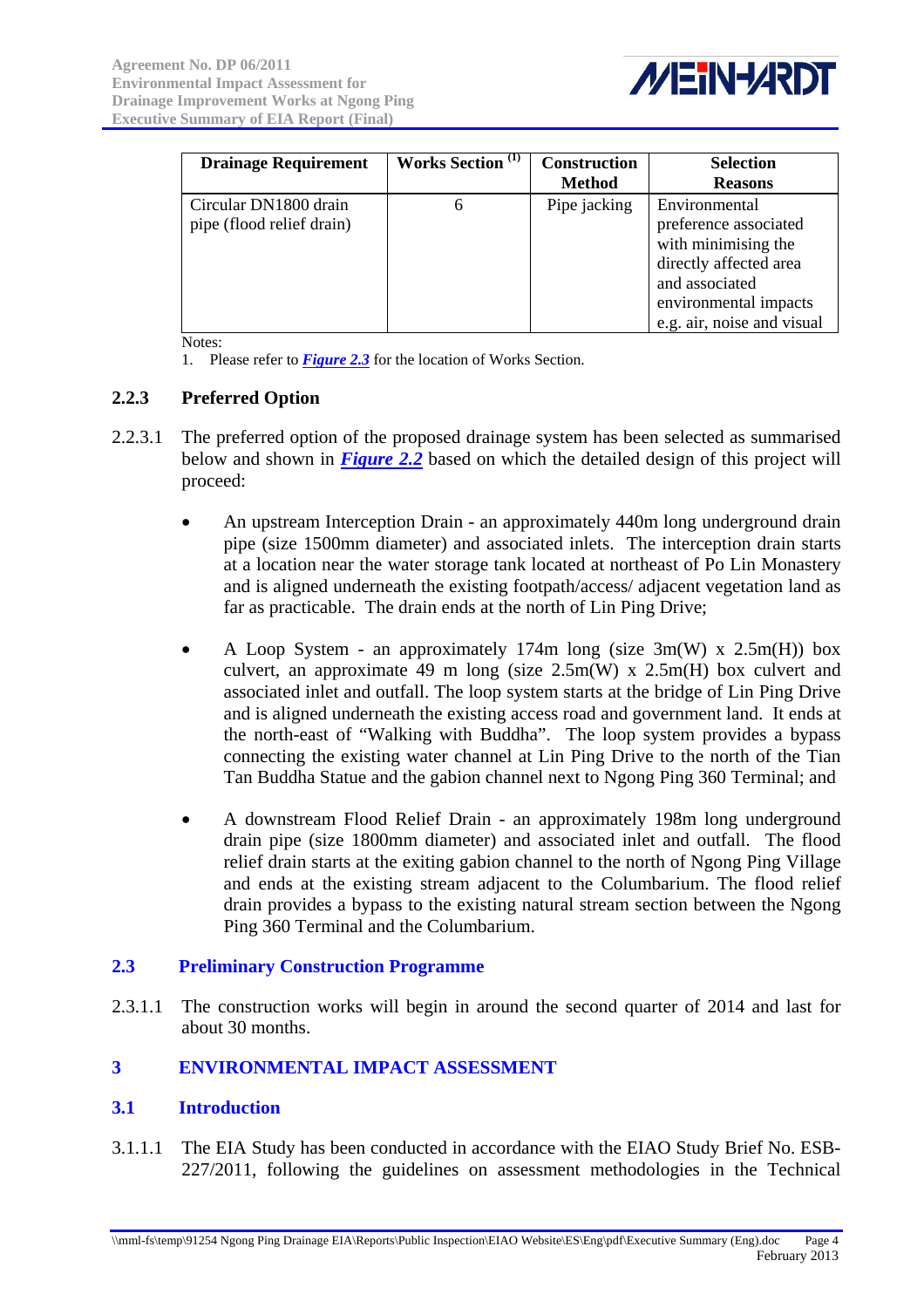

<span id="page-7-0"></span>Memorandum on Environmental Impact Assessment (EIAO-TM). The major findings of the EIA study are summarised below.

## **3.2 Air Quality**

#### **Construction Phase**

- 3.2.1.1 The major dust sources of Ngong Ping drainage improvement works would come from construction activities such as site clearance, excavation and backfilling activities as a result of the use of the open cut-and-cover method for open trenches for construction of the underground drainage pipelines and box culvert, construction and reinstatement of jacking pits and receiving pits for the pipe-jacking process, mucking-out activities at the jacking pits, loading and unloading activities at the stockpile areas and wind erosion at construction sites and stockpile areas.
- 3.2.1.2 A total of 10 air sensitive receivers (ASRs) were identified for the construction phase assessment. With the implementation of specific mitigation comprising watering of exposed soil areas in active works areas and paved haul roads once per hour for 12 hours a day to reduce dust emissions by 91.7% and those under the auspices of the Air Pollution Control (Construction Dust) Regulation, the maximum predicted 1-hour and 24-hour results of the Tier 1 screening test at representative ASRs are 209  $\mu$ g/m<sup>3</sup> and 95  $\mu$ g/m<sup>3</sup> respectively, which showed no exceedance of the TSP criteria and Tier 2 assessment was not required. The predicted annual average maximum cumulative TSP concentration at representative ASRs is 69.1  $\mu$ g/m<sup>3</sup> which also indicated no exceedance of the criterion even assuming the absolute worst case situation where 100% of every works site would be active and emitting dust, with all impacts being confined to the works area.
- 3.2.1.3 With the implementation of these mitigation measures, insignificant adverse residual impacts on air quality would be anticipated during the construction phase.

## **Operational Phase**

3.2.1.4 Air quality impacts during the operational phase are not envisaged.

## **3.3 Noise**

#### **Construction Phase**

3.3.1.1 The potential source of noise impact during the construction phase of the Project would mainly be the use of powered mechanical equipment (PME) for various construction activities, including site formation, construction/demolition of site office, and construction of drainage pipelines, box culverts, pits, manholes, intakes and outfalls. Construction noise assessment was conducted in accordance with the EIAO-TM and the Technical Memorandum (TM) on Noise from Construction Work other than Percussive Piling. Due to close proximity to the NSRs from the works areas, in the absence of any control measures, construction noise levels exceeding the EIAO-TM air-borne construction noise criteria would be expected at all the noise sensitive receivers (NSRs) in the vicinity of the works areas.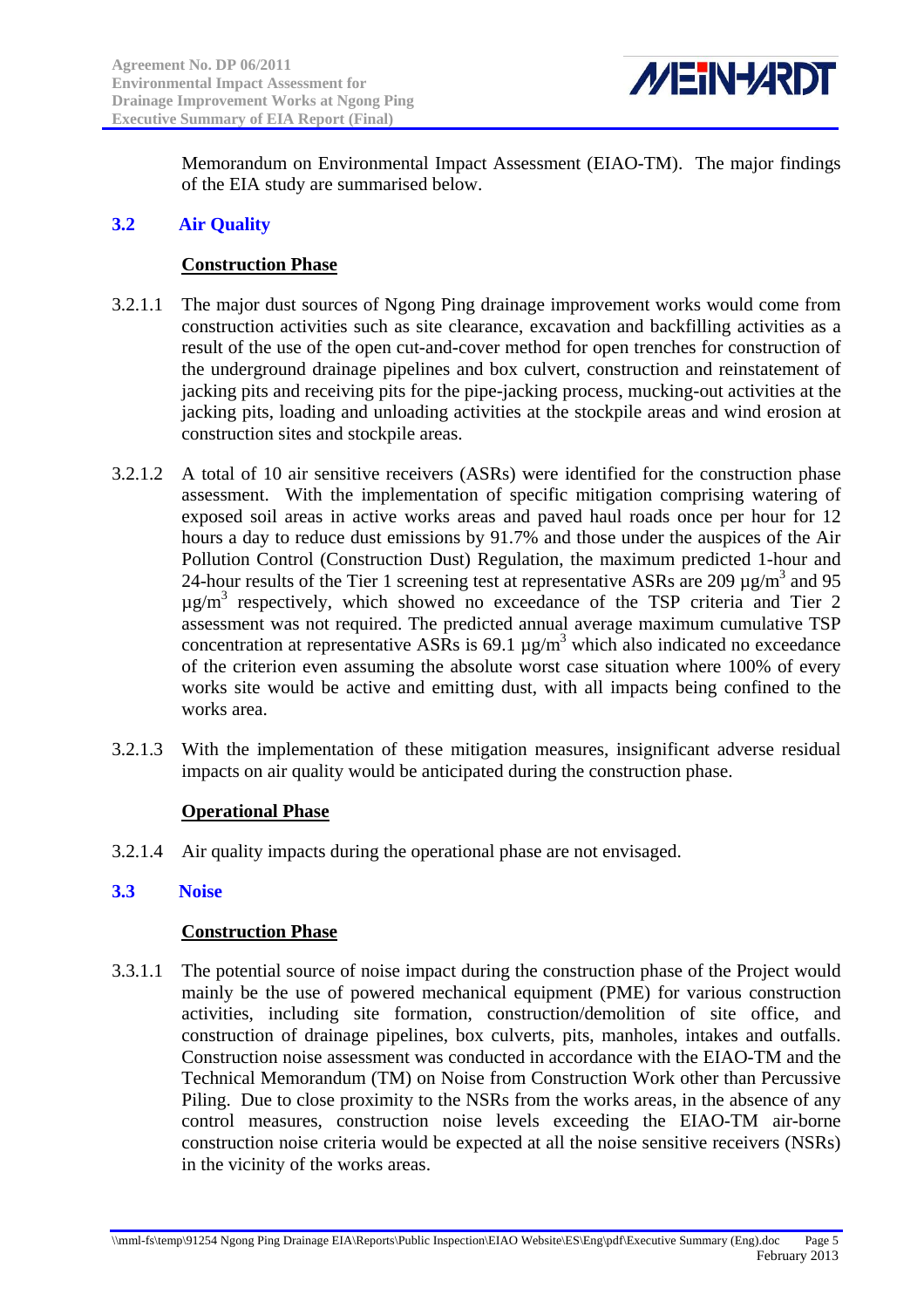

<span id="page-8-0"></span>3.3.1.2 Construction noise control measures have been incorporated into the construction method design, such as the use of quieter equipment, movable and temporary noise barriers, and noise enclosure for equipments. With these measures in place, there would be compliance with the noise criteria at most NSRs. There would nevertheless be some exceedances of the noise criteria at 1 NSR in close proximity to the works areas during tree removal works and the sheet piling works during the box culvert construction at Works Section 5. Further mitigation has been proposed to install a temporary noise barrier of 2.5m in height or in a height which can provide sufficient screening of the vibrating hammer between the NSR and the open cut trench along the 44m segment in order to further mitigate noise impacts**.** No further practical mitigation measure is considered to be available for the tree removal works after the use of electric chain saw. Residual impacts up to 4dB(A) during normal periods would be expected for tree removal works but for short duration of 2-3 days only. For sheet piling works of box culvert construction, residual impact up to 6dB(A) will be expected for a duration of 3 days. Given the benefits of the project to the local community and the very short term nature of the residual impacts predicted, the residual impacts associated with the construction phase exceedances for the drainage improvement works would be considered minor and acceptable.

## **Operational Phase**

3.3.1.3 Noise impacts during the operational phase are not envisaged.

## **3.4 Water Quality**

## **Construction Phase**

3.4.1.1 Potential water pollution sources have been identified as construction site run-off, direct disturbance to water courses, sewage from the workforce, potential risk of contamination from materials, chemicals and bentonite slurry. Mitigation measures including the implementation of the construction site practices in accordance with the EPD's ProPECC PN 1/94 Construction Site Drainage, provision and management of portable toilets on-site and preventive measures to avoid accidental chemical spillages are recommended to mitigate any adverse water quality impacts, based on which residual impacts would not be anticipated. Water quality monitoring is recommended during the construction period to check for compliance with water quality limit levels and effectiveness of the proposed mitigation measures.

## **Operational Phase**

3.4.1.2 The maintenance operations to remove debris from the intakes of the drainage channels are not expected to result in adverse impacts to water quality. However, good practice measures have been recommended to minimise any potential impacts. Hydraulic jetting shall be avoided and the maintenance activities shall also only be undertaken during the dry season when flow in the watercourse is low. The disposal of the removed debris and vegetation materials shall be properly handled in accordance with the recommendations in Section 9 Waste Management of the EIA Report.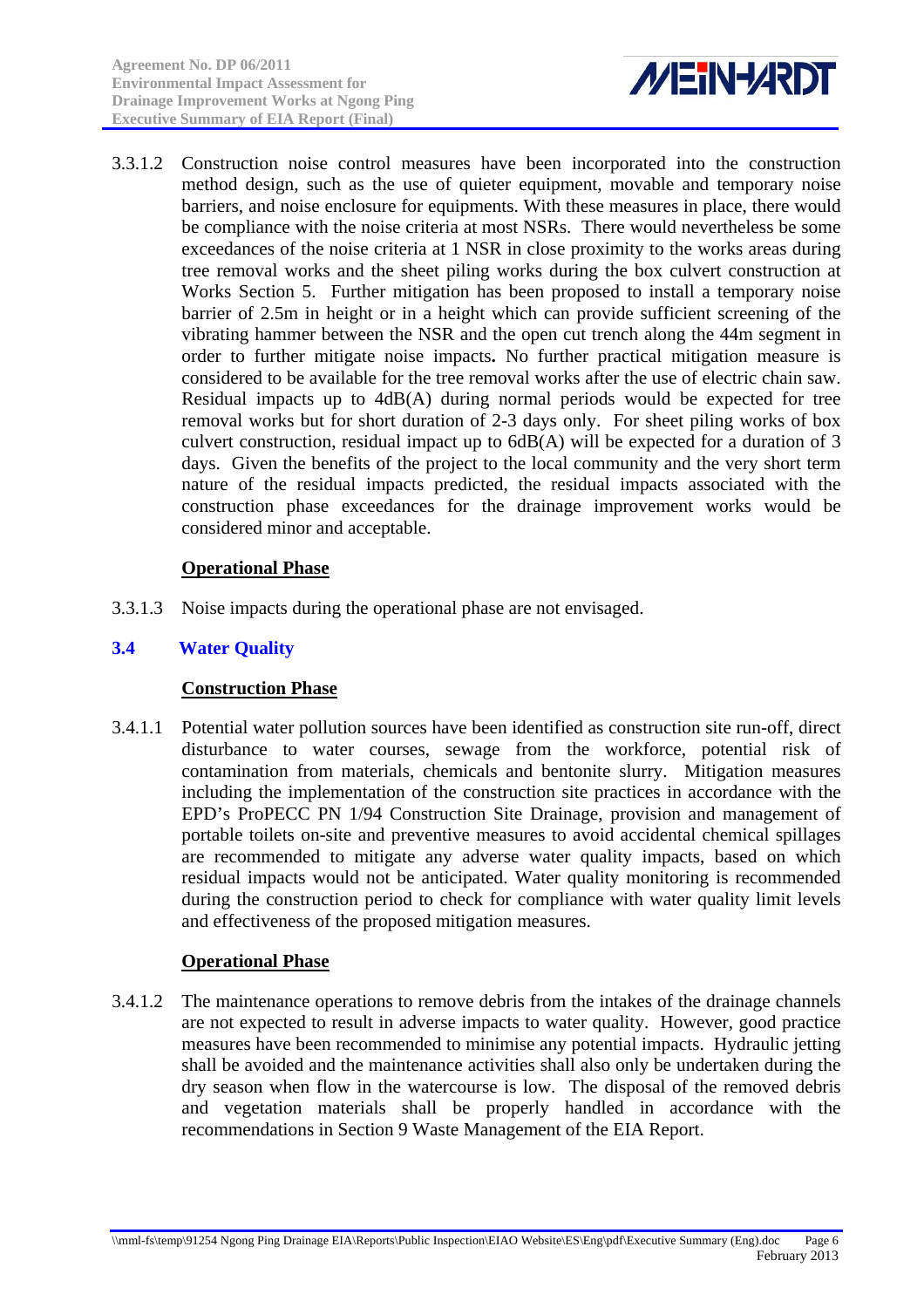

## <span id="page-9-0"></span>**3.5 Ecology**

#### **Construction Phase**

- 3.5.1.1 The potential ecological impacts have been substantially reduced by adoption of the terrestrial by-pass routing instead of direct widening and training of the natural Ngong Ping Stream. Permanent impacts have been further reduced by the adoption of an underground drainage system instead of open channel. Potential ecological impacts during the construction phase have been identified as temporary loss of mostly relatively low to moderate ecological value habitats although a small amount of woodland habitat will also be affected. A total of 0.47ha of vegetated area is predicted to be temporarily lost. Permanent losses have been minimised through the design of the drainage scheme and permanent losses of relatively low ecological value habitats are limited to 0.02ha. Landscape compensatory planting has been recommended for the loss of landscape and this will, also, serve the function as an enhancement to the tree and habitat loss as a result of drainage improvement works. Hence, with the implementation of enhancement planting, adverse ecological impacts to the habitats in the Project Area are not anticipated.
- 3.5.1.2 Ecological mitigation measures have focused on the protection of species of conservation interest that may be affected. Two floral species of conservation interest in Works Area WA4 will be transplanted. Three aquatic faunal species that could be affected by the trench crossing section in Works Section 1 or as a result of works in WA4/Outfall B in Works Section 6 will be translocated prior to the works. Two species near Works Area WA4 will, also, require suitable protection.
- 3.5.1.3 Species specific mitigation measures including an "Updated Baseline Vegetation Survey", a "Floral Protection Plan" and a "Floral Transplantation Plan" have been recommended to avoid and minimise direct and indirect impact on floral species of conservation interest. If required, a "Compensatory Planting Plan" shall be prepared before implementing the recommendations of the "Floral Transplantation Plan". In terms of aquatic fauna, an "Aquatic fauna Translocation Survey" and an "Aquatic Fauna Translocation Plan" are recommended for translocation of aquatic fauna species of conservation.
- 3.5.1.4 The implementation of the good construction site practices in accordance with the EPD's ProPECC PN 1/94 Construction Site Drainage to control indirect impacts due to sedimentation and contamination is of equal importance. Specific restriction of works at the Lantau North Country Park is, also, recommended. With the above measures, residual impacts would not be anticipated.

## **Operational Phase**

3.5.1.5 Weir walls, of at least 500mm in height or equivalent, shall be constructed at all intakes and outfalls as planned to ensure the normal flow of existing watercourse is not interrupted during the operational stage. Hence, the aquatic ecology of the Study Area will not be affected by the proposed project.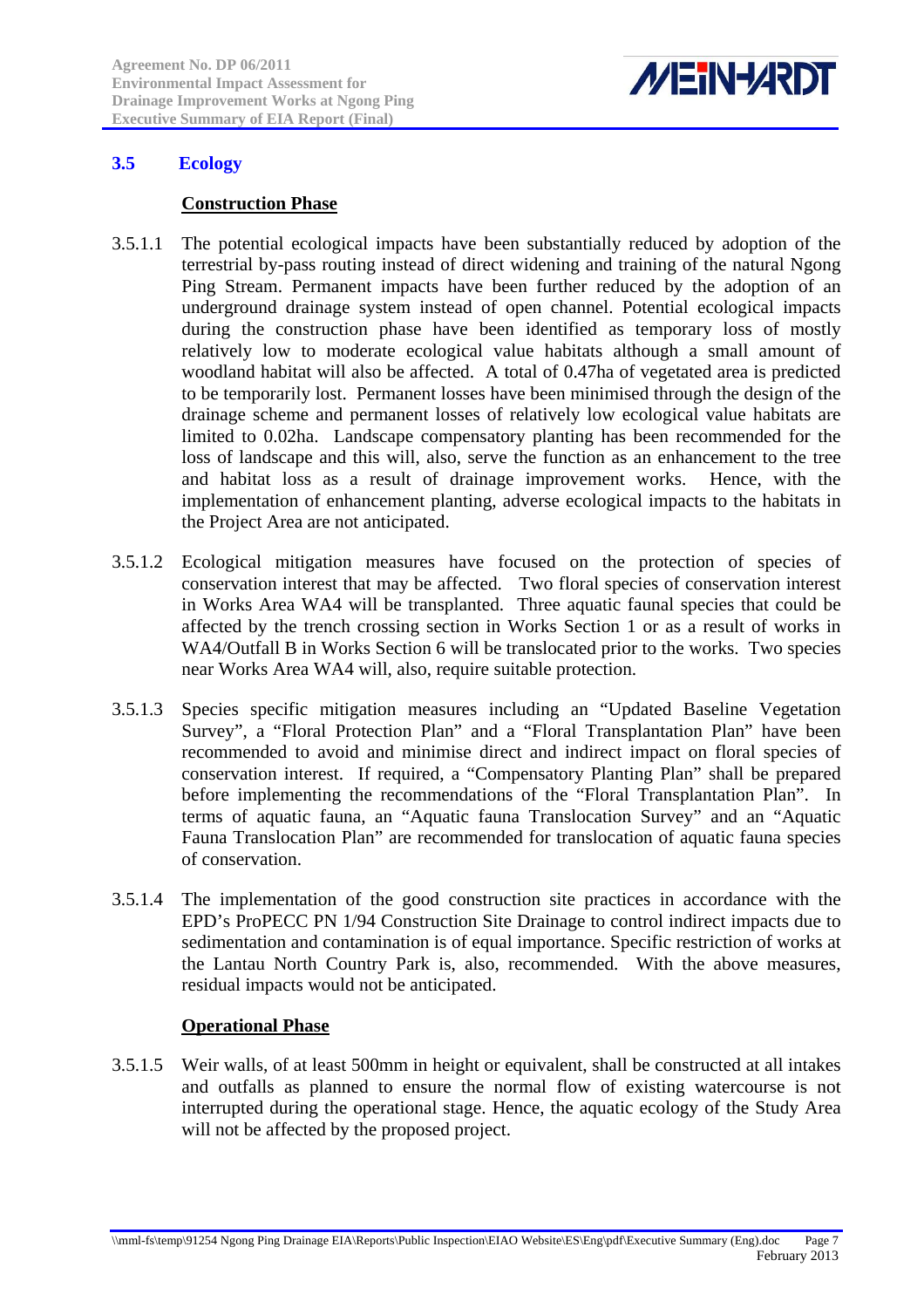

<span id="page-10-0"></span>3.5.1.6 Since Outfall A and Intake C and the associated works area are within the gabion channel, the construction and operation (maintenance works, if any) of both shall comply with the Specific Conditions of EP-192/2004.

#### **3.6 Landscape and Visual**

#### **Construction Phase**

#### *Landscape Impacts*

3.6.1.1 Mitigating against impacts to landscape resources has been focused to avoid conflict with resources through careful route planning and construction methods. Potential losses of trees in Works Sections 1, 2, 3, 4, 5 and 6 are expected, which result predominantly from clearance for temporary works access, particularly those areas required for stockpiling. Construction phase impact to trees has been addressed by minimising the requirements of Works and Stockpile Areas for the Project and carefully designating the extents of works areas to avoid as many trees as possible. Further work during construction should also focus on this and in identifying minor alignment adjustments to the permanent works which may also assist in this regard. Only one Landscape Character Area is impacted by the project and construction works are of a small scale such that they can be easily absorbed in the landscape character, either with or without mitigation measures.

#### *Visual Impacts*

3.6.1.2 The works are located close to village areas and local residents are most affected by the project. Where the works can be screened by sensitive use of hoardings, this will assist in mitigation. For elevated views over the works, residual landscape and visual impacts during construction are minor and for a short duration only.

#### **Operational Phase**

#### *Landscape Impacts*

3.6.1.3 The extent of water courses temporarily impacted is minor and after reinstatement any changes from the baseline condition shall be hard to perceive. The loss of vegetation can be suitably compensated within the project area. The use of native shrub and tree species will be able to bring long term benefits to the natural environment. No *Significant* Adverse Impacts are anticipated during Operation Stage.

#### *Visual Impacts*

3.6.1.4 With the works being located underground, other than the intakes and outfalls there will be few visual indications of the project works. Where vegetation has been lost this shall be substantially reinstated at completion and no *Significant* residual visual impacts in the longer term will be recorded.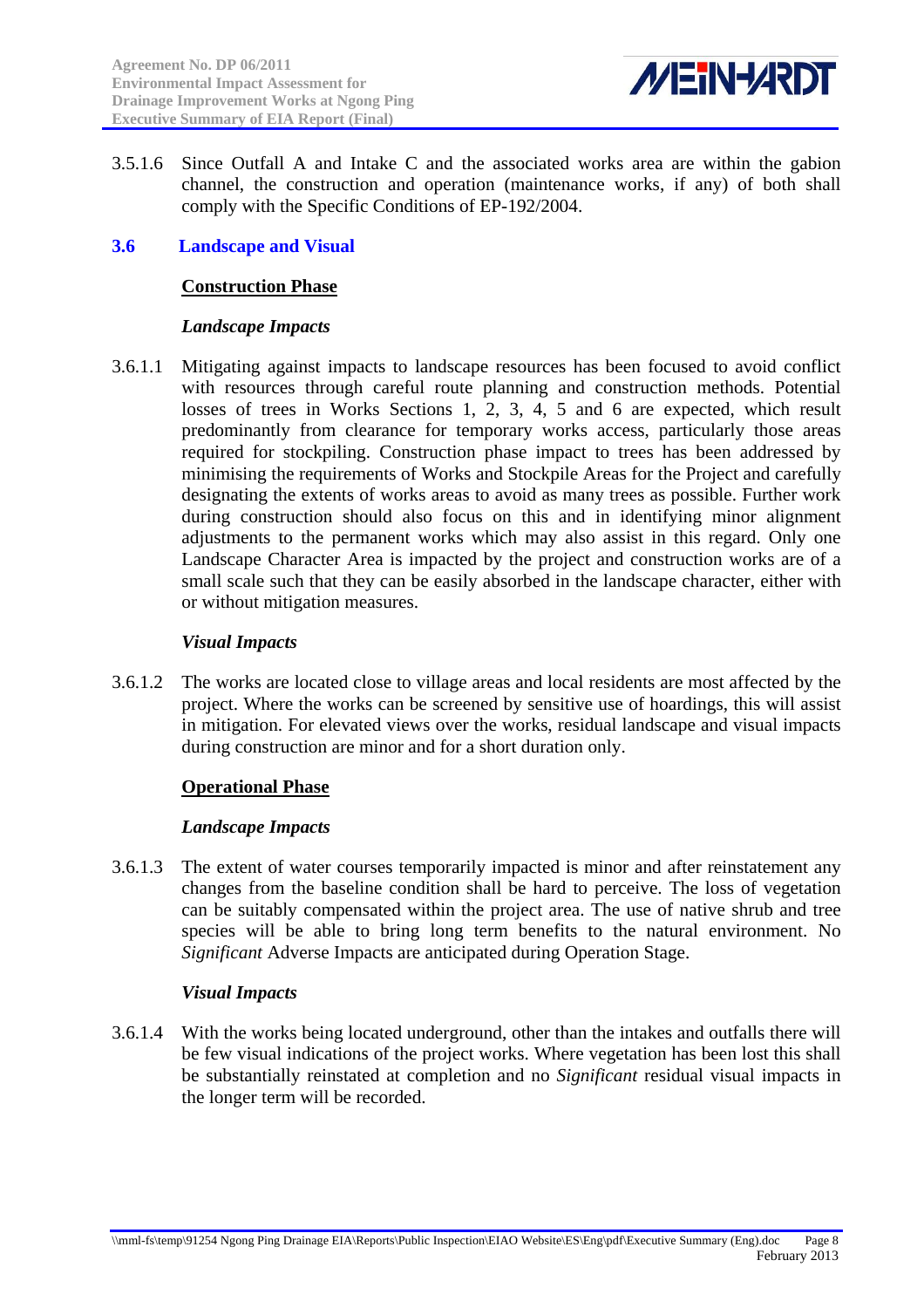

# <span id="page-11-0"></span>**3.7 Cultural Heritage**

#### **Construction Phase**

- 3.7.1.1 The archaeology assessment did not identify any areas of archaeological potential and no impacts are predicted. However, any antiquity or supposed antiquity discovered during the course of the excavation works will be reported to the AMO immediately.
- 3.7.1.2 The Built Heritage Impact Assessment identified six built heritage resources that will require mitigation (NP-10, NP-11, NP-19, NP-20, NP-21 and NP-26). Mitigation in the form of a condition survey will be required for NP-10, NP-11 and NP-19 and the condition survey will recommend if vibration monitoring is required. A buffer zone will be required for NP-19, NP20, NP-21 and NP-26. The construction and operation of the drainage improvement works will not cause any insurmountable adverse impacts if the above mitigation measures are implemented properly and insignificant residual impacts are predicted.

#### **Operational Phase**

3.7.1.3 No impacts were identified for cultural heritage resources during the operational phase and no mitigation measures will be required.

#### **3.8 Waste Management**

#### **Construction Phase**

- 3.8.1.1 Construction wastes of the Project would include construction and demolition (C&D) materials including excavated C&D materials suitable for public fill, C&D waste including cleared vegetation which is not suitable for public fill, chemical waste, and general refuse. The materials will be reused as far as practicable or as public fill and a portion of waste that will require disposal to landfill or a licensed landfill facility.
- 3.8.1.2 The estimated quantity of the C&D material generated by the project is approximately 14,800m<sup>3</sup>, of which approximately 7,700m<sup>3</sup> of excavated soil would be reused on-site for backfilling of trenches and pits. The balance of approximately  $7,100m^3$  of excavated soil, excavated rocks and other inert  $C \& D$  material (including less than 15m<sup>3</sup> of bentonite slurry) would be delivered to the Tseung Kwan O Area 137 Fill Bank via the Public Fill Reception Facility in Mui Wo for the use of other project. It is anticipated that there would be about 100 tonnes of C&D wastes and 16 tonnes of general refuse generated from this project that require the disposal at the WENT Landfill. There would also be small quantity of chemical wastes (about 3,000 L) arising from the Project which would be disposed at the Chemical Waste Treatment Centre in Tsing Yi.
- 3.8.1.3 With the implementation of the recommended waste management measures, the handling, collection, transportation and re-use/disposal of wastes will not cause adverse impacts on potential hazard, air and odour emissions, noise, wastewater discharge, ecology and public transport. In addition, implementation of waste management control measures include on-site sorting and segregation of C&D waste, as well as storage of waste in separate containers or skips to facilitate the reuse or recycling of

\\mml-fs\temp\91254 Ngong Ping Drainage EIA\Reports\Public Inspection\EIAO Website\ES\Eng\pdf\Executive Summary (Eng).doc Page 9 February 2013